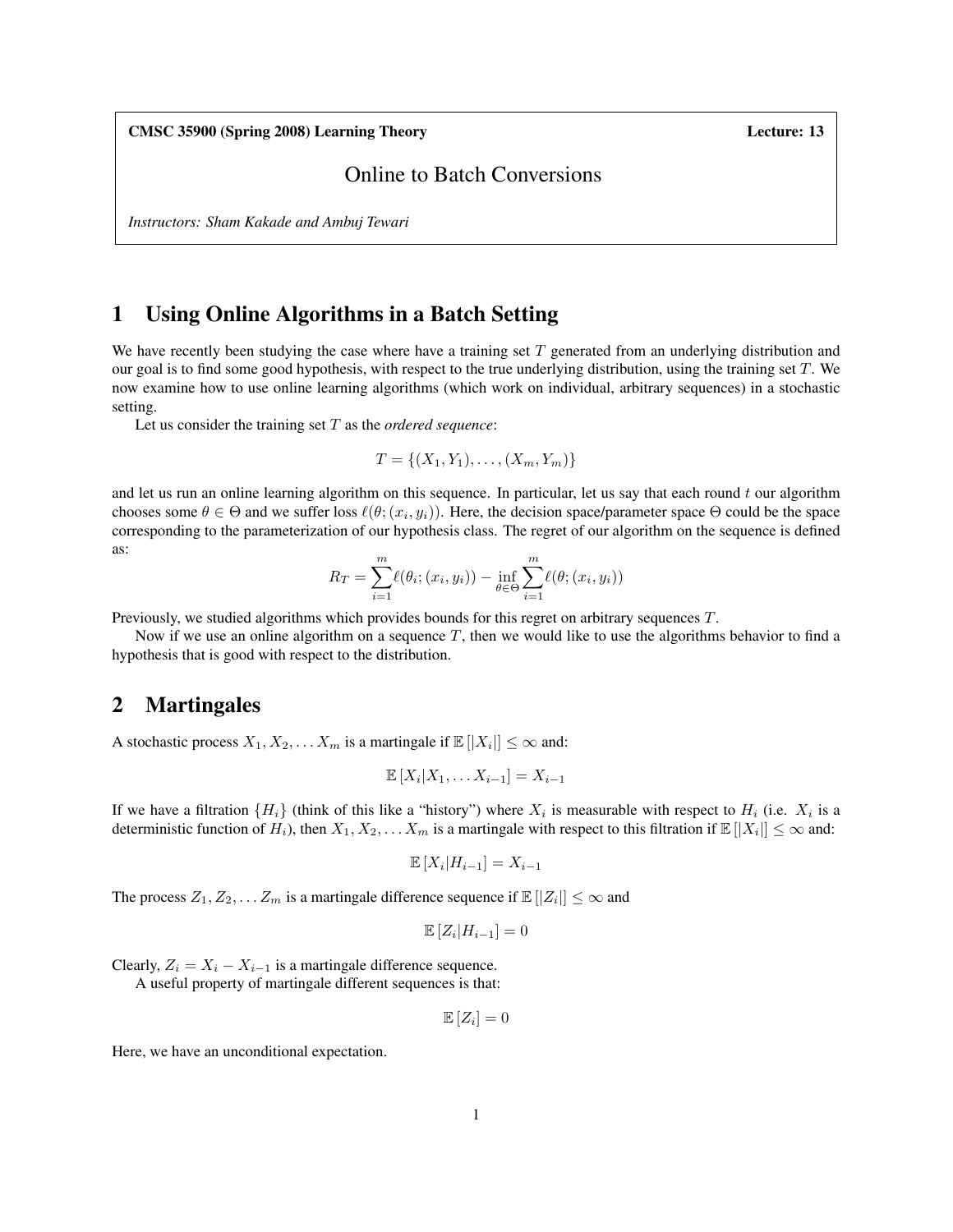# 3 Online to "Batch"

Let us define

$$
Z_i = (\ell(\theta_i; (x_i, y_i)) - \mathcal{L}(\theta_i)) - (\ell(\theta^*; (x_i, y_i)) - \mathcal{L}(\theta^*)) \quad .
$$

With respect to the history  $T_{\leq i}$ , this process is a martingale difference sequence. The following lemma is useful.

**Lemma 3.1.** Assume that each  $(x_i, y_i)$  is generated in an i.i.d manner. Assume that  $\theta_i$  is a deterministic function of T<i*, where:*

$$
T_{< i} = \{(X_1, Y_1), \dots, (X_{i-1}, Y_{i-1})\}
$$

*Then the process*  $\{Z_i\}$  *is a martingale difference sequence, with respect to the history*  $T_{\leq i}$ *.* 

*Proof.* To see that the process is a martingale difference sequence,

$$
\mathbb{E}\left[Z_i|T_{< i}\right] = \mathbb{E}\left[\ell(\theta_i;(x_i,y_i)) - \mathcal{L}(\theta_i)|T_{< i}\right] - \mathbb{E}\left[\ell(\theta^*;(x_i,y_i)) - \mathcal{L}(\theta^*)|T_{< i}\right]
$$
\n
$$
= \mathcal{L}(\theta_i) - \mathcal{L}(\theta_i) - (\mathcal{L}(\theta^*) - \mathcal{L}(\theta^*))
$$
\n
$$
= 0
$$

which completes the proof.

Lemma 3.2. *We have that*

$$
\sum_{i=1}^{m} \mathcal{L}(\theta_i) \le \mathcal{L}(\theta^*) + R_T - \sum_{i=1}^{m} Z_i
$$

*Proof.* To complete the proof:

$$
\sum_{i=1}^{m} \mathcal{L}(\theta_i) - \mathcal{L}(\theta^*) = \sum_{i=1}^{m} \ell(\theta_i; (x_i, y_i)) - \ell(\theta^*; (x_i, y_i)) - Z_i
$$
  

$$
\leq \sum_{i=1}^{m} \ell(\theta_i; (x_i, y_i)) - \inf_{\theta \in \Theta} \sum_{i=1}^{m} \ell(\theta; (x_i, y_i)) - \sum_{i=1}^{m} Z_i
$$
  

$$
= R_T - \sum_{i=1}^{m} Z_i
$$

which completes the proof.

The following theorem bounds the expected performance of an online to batch conversion.

**Theorem 3.3.** Assume that each  $(x_i, y_i)$  is generated in an i.i.d manner. Assume that  $\theta_i$  is a deterministic function of T<i*. Let* θ <sup>∗</sup> *be defined as:*

$$
\theta^* \in \text{argmin}_{\theta \in \Theta} \mathcal{L}(\theta)
$$

Let  $\theta_1, \ldots \theta_m$  be the random variable corresponding to the output of our online algorithm on the training sequence T *(generated in an i.i.d. manner from some distribution). Then:*

$$
\mathbb{E}\left[\frac{1}{m}\sum_{i=1}^{m}\mathcal{L}(\theta_i)\right] \leq \mathcal{L}(\theta^*) + \frac{1}{m}\mathbb{E}\left[R_T\right]
$$

*where the expectation is with respect to*  $T$ *. Furthermore, if*  $\mathcal{L}(\cdot)$  *is convex, then:* 

$$
\mathbb{E}\left[\mathcal{L}(\frac{1}{m}\sum_{i=1}^{m}\theta_{i})\right] \leq \mathcal{L}(\theta^{*}) + \frac{1}{m}\mathbb{E}\left[R_{T}\right]
$$

 $\Box$ 

 $\Box$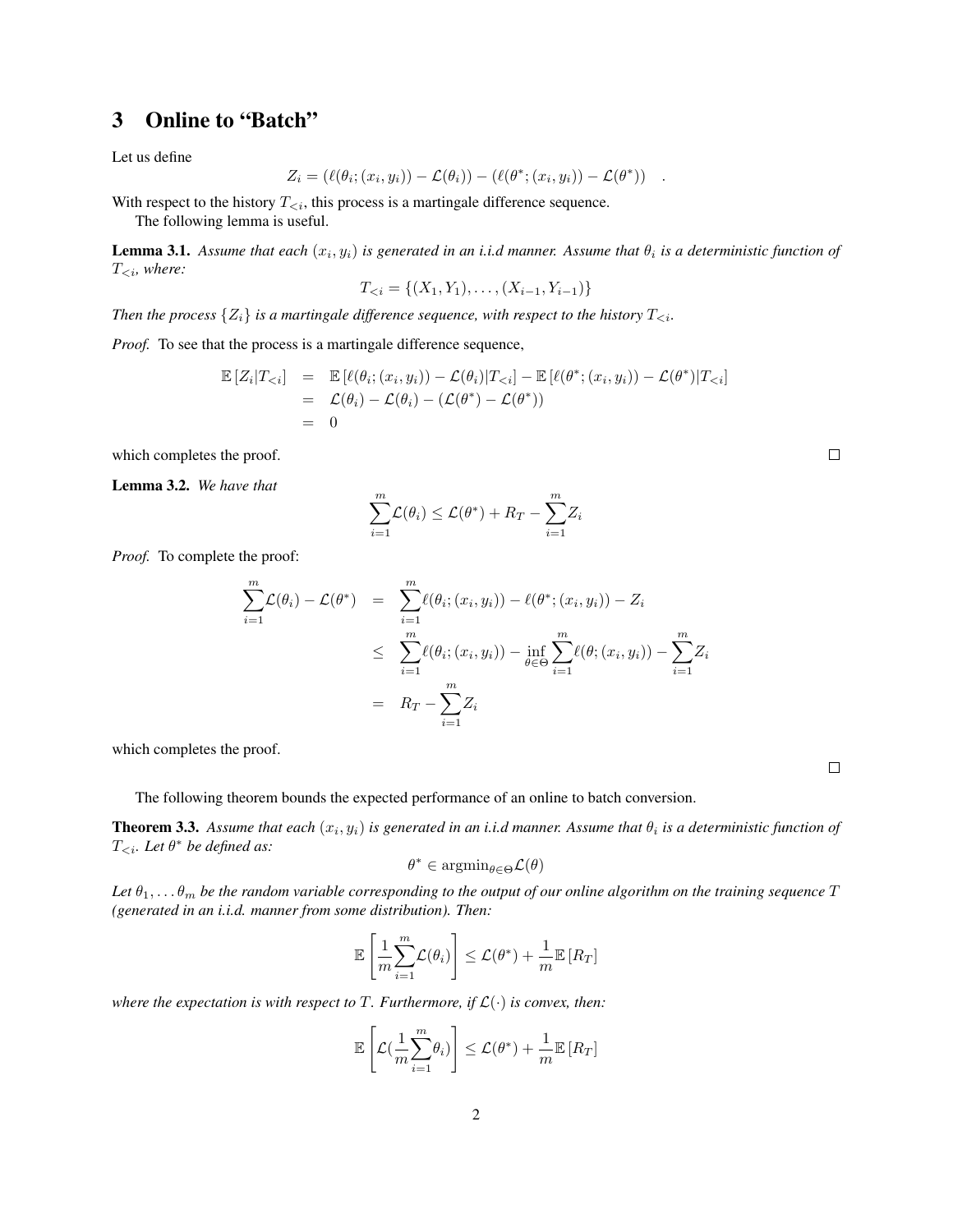*Proof.* Since  $Z_i$  is a martingale difference sequence, we have

$$
\mathbb{E}\left[\sum_{i=1}^m Z_i\right] = 0
$$

where the expectation is unconditional. Now just take expectations in the previous lemma.

#### 3.1 With High Probability

The following concentration result is useful.

**Theorem 3.4.** (Hoeffding-Azuma) Let  $Z_1, Z_2, \ldots Z_m$  be a martingale difference sequence s.t.  $|Z_i| \leq B$  (with proba*bility one). For all*  $\epsilon \geq 0$ 

$$
\mathbb{P}\left(\sum_{i=1}^{m} Z_i \ge \epsilon\right) \le e^{-\frac{\epsilon^2}{2B^2 m}}
$$

The following high probability statement is now straightforward.

**Theorem 3.5.** Assume that each  $(x_i, y_i)$  is generated in an i.i.d manner. Assume that  $\theta_i$  is a deterministic function of T<i*. Let* θ <sup>∗</sup> *be defined as:*

$$
\theta^* \in \operatorname{argmin}_{\theta \in \Theta} \mathcal{L}(\theta)
$$

Let  $\theta_1, \ldots, \theta_m$  be the random variable corresponding to the output of our online algorithm on the training sequence T *(generated in an i.i.d. manner from some distribution). Assuming that the loss is bounded in* [0, 1]*, then with probability greater than*  $1 - \delta$ 

$$
\frac{1}{m}\sum_{i=1}^{m}\mathcal{L}(\theta_i) \le \mathcal{L}(\theta^*) + \frac{1}{m}\mathbb{E}\left[R_T\right] + 2\sqrt{\frac{2\log\frac{1}{\delta}}{m}}
$$

*where the expectation is with respect to* T*.*

*Proof.* Clearly,  $Z_i$  is bounded by 2. Hence, with probability greater than  $1 - \delta$ 

$$
\frac{1}{m} \sum_{i=1}^{m} Z_i \le 2 \sqrt{\frac{2 \log \frac{1}{\delta}}{m}}
$$

The proof follows from our earlier lemma.

# 4 L1 and L2 constrained problems

In the online learning setting, we restricted model complexity by bounding the decision region. We could consider similar restrictions in the stochastic setting.

For the case with an  $L_2$  bounded decision region, we have:

$$
\theta_2^* = \operatorname{argmin}_{\theta:||\theta||_2 \le D_2} \mathcal{L}(\theta)
$$

where  $D_2$  is some bound on the norm of the decision region. Similarly, we could consider an  $L_1$  constrained decision region, with optimal predictor:

$$
\theta_1^*=\text{argmin}_{\theta:||\theta||_2\leq D_1}\mathcal{L}(\theta)
$$

where, again,  $D_1$  is a bound on the  $L_1$  norm of the decision region.

 $\Box$ 

 $\Box$